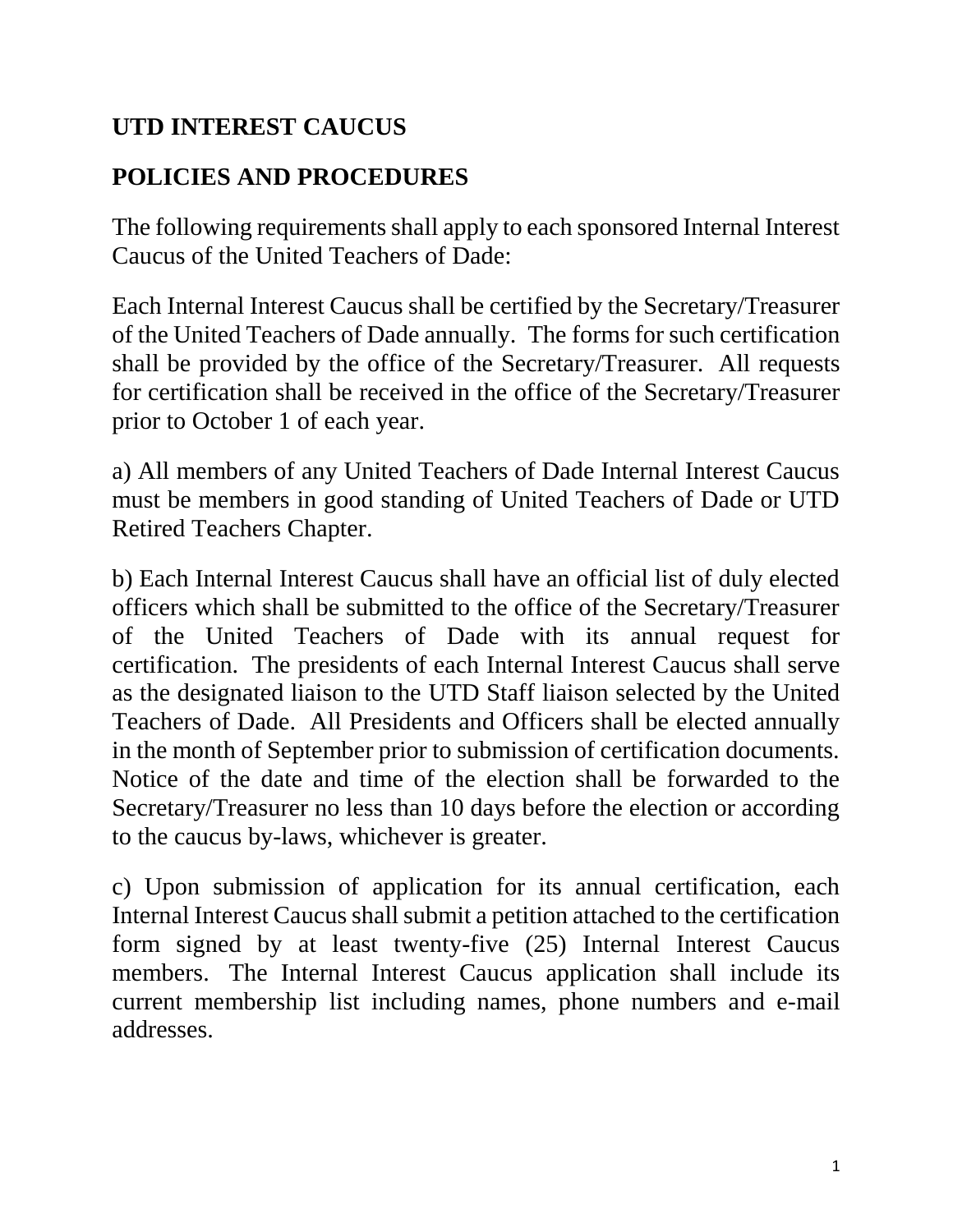d) Each Internal Interest Caucus shall annually provide and attach a copy of its constitution and/or a written statement of the goals or purpose of the Internal Interest Caucus (or notification that no changes have been made to such documents since the last annual application). Language indicating support of UTD shall be included in the constitution or written statement of goals. The goals and purposes of each Internal Interest Caucus shall be compatible with the goals and principles of the United Teachers of Dade, although UTD may not support the goals of each Internal Interest Caucus. Membership in all Internal Interest Caucuses must be open to all members of UTD and UTD Retired Teachers Chapter.

e) Each Internal Interest Caucus shall be responsible for its actions and conduct and shall not act in a manner inconsistent with the constitution and bylaws of the UTD or with these policies and procedures.

f) Any events or activities that an Internal Interest Caucus wishes to publicize must be submitted to the communications department through the UTD Staff liaison for distribution to the media or UTD members. Internal Interest Caucuses are part of UTD and cannot speak on behalf of the organization unless preapproved or appointed by the President of UTD. This includes all forms of media contact including written, electronic, broadcast, and all other forms of communication.

g) Each Internal Interest Caucus shall have an official name that shall be used on all distributed and posted communication, literature and publications. All communications, literature or publications must display the official name of the Internal Interest Caucus and include the following disclaimer: "The opinions, views and statements expressed by (Author's Name) of (Name of Internal Interest Caucus) in this communication do not necessarily reflect those of the United Teachers of Dade. All printed materials should reflect the union "bug", i.e. printed by a union printer.

h) Upon scheduling of any events or meetings, the UTD Staff liaison should be notified of the time, place and purpose of said event at least five (5) days in advance. All regular meetings of the caucus shall be held at the UTD offices.